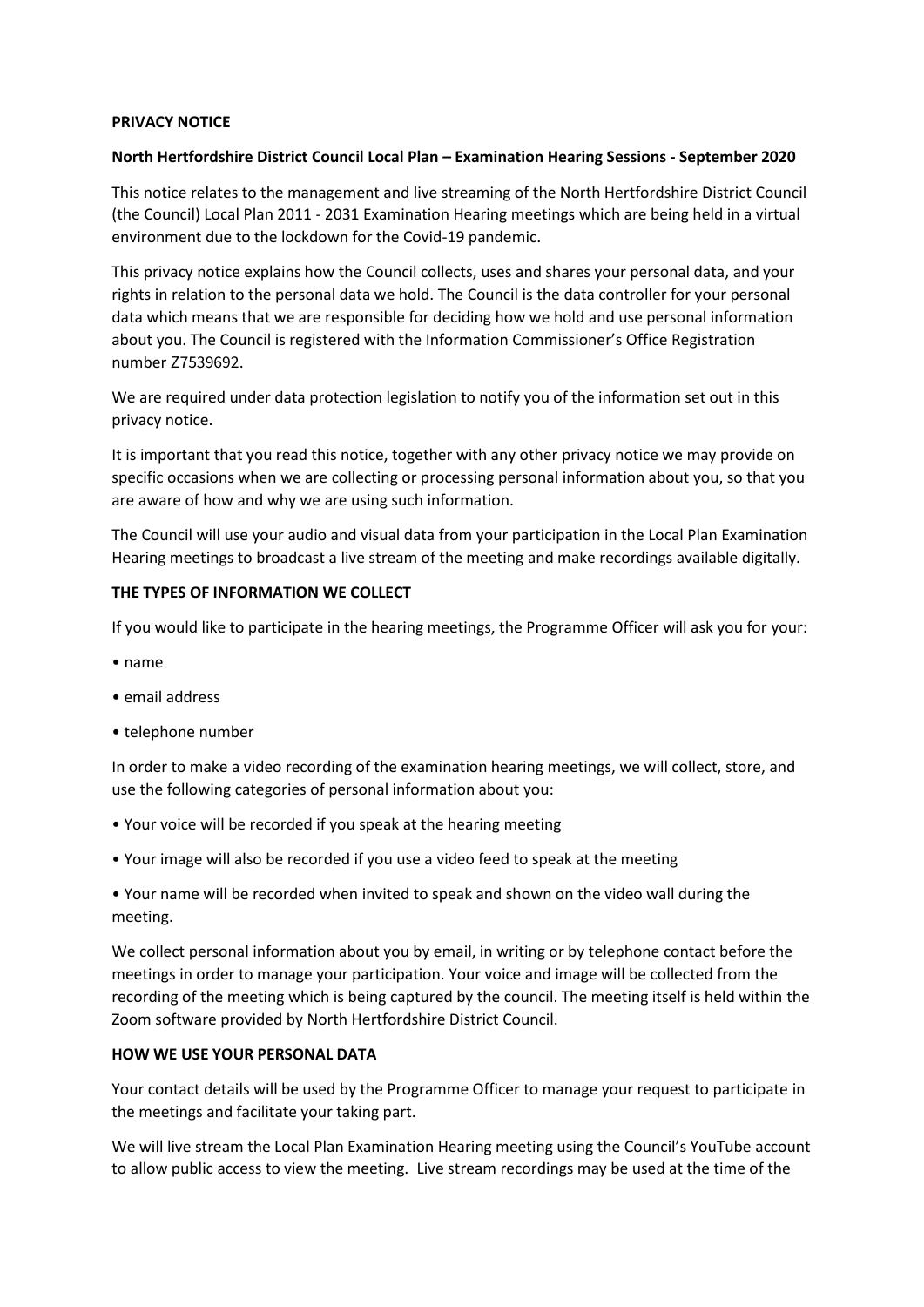event and will be retained as a record of the event whilst the Local Plan is being adopted and for a period to address any subsequent legal challenge of the Local Plan.

# **ON WHAT GROUNDS DO WE PROCESS YOUR DATA**

We must have a lawful basis for processing your information. The lawful basis for processing your personal data is:

• the processing is necessary for the Council to perform a task in the public interest or for its official functions, and the task or function has a clear basis in law. This is required by Regulation 22 of the Town and Country Planning (Local Planning) (England) Regulations 2012 and Section 20 of the Planning and Compulsory Purchase Act 2004.

Please note, there is no statutory obligation on an interested party to participate in the examination hearings.

The situations in which we will process your personal information are listed below.

- To invite you to participate in a Hearing meeting
- When we record the Hearing meeting
- When we livestream the Hearing meeting

# **DATA PROCESSING**

Your personal information will be processed by North Hertfordshire District Council / The Planning Inspectorate for the purposes of conducting the examination through hosting a specific Virtual Hearing (Local Plan Event).

# **WHO WE SHARE PERSONAL DATA WITH**

We will only share your personal data with third parties where required by law.

All of the Council's third-party service providers are required to take appropriate security measures to protect your personal information in line with our policies. We do not allow our third-party service providers to use your personal information for their own purposes and they may only process your personal information for specified purposes and in accordance with our instructions.

If you wish to participate in the meeting, then names and email addresses of those invited and participating may be viewable by others taking part in the meeting.

We will also share the live stream, and or a recording, with the following social media sites:

• Youtube

Hence the data is also shared with

• Any member of the public that listens to, or views, the live stream or recording through YouTube.

# **HOW WE KEEP YOUR DATA SAFE**

The Council is committed to safeguarding your personal data. Whenever you provide such information, we are legally obliged to use your information in line with all applicable laws concerning the protection of personal information, including the Data Protection Act 2018 and the General Data Protection Regulation 2018.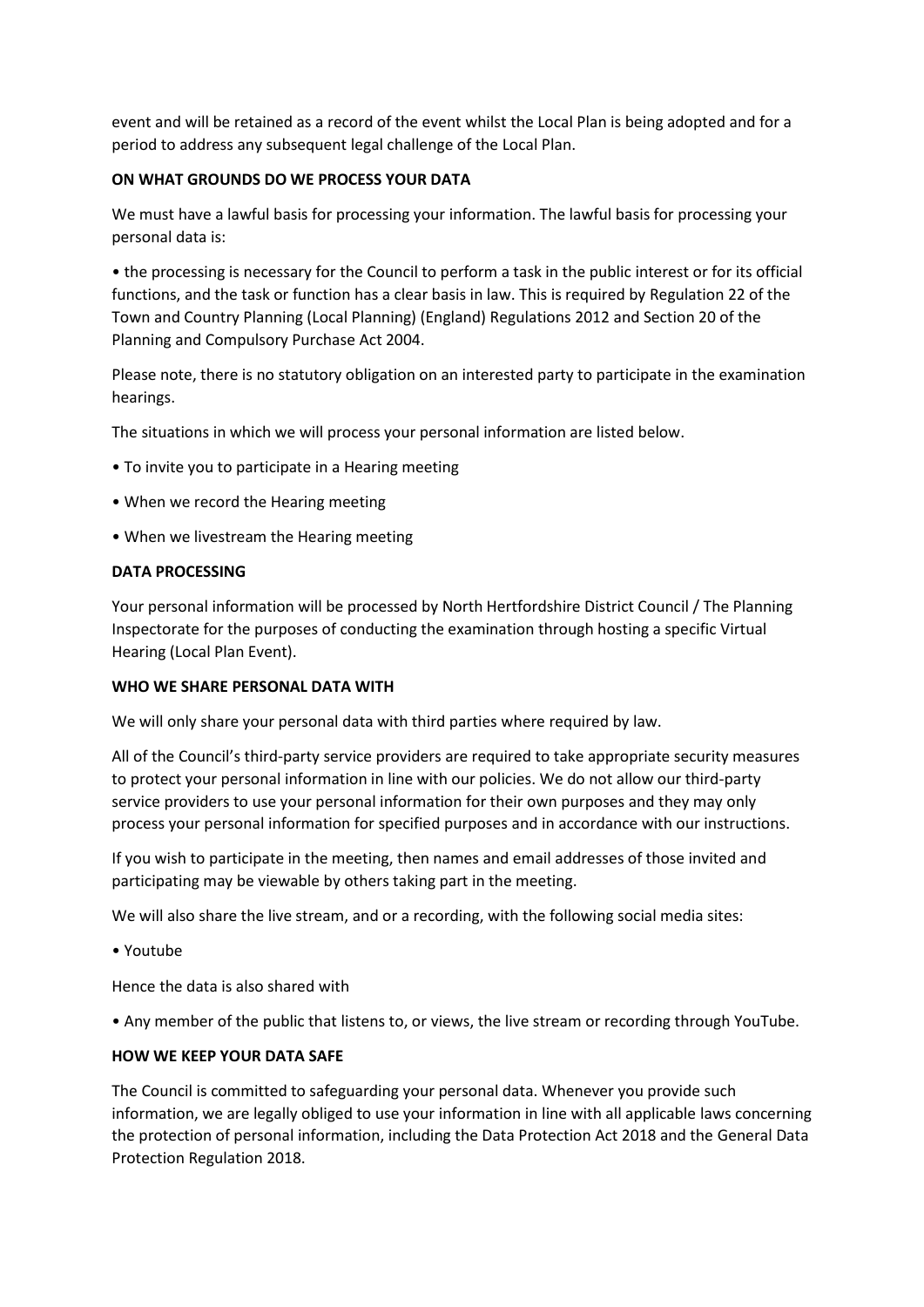We have put in place appropriate security measures to prevent your personal information from being accidentally lost, used or accessed in an unauthorised way, altered or disclosed. In addition, we limit access to your personal information to those employees and third parties who have a business need to process it. Third parties will only process your personal information on our instructions, and they are subject to a duty of confidentiality.

We have put in place procedures to deal with any suspected data security breach and will notify you and any applicable regulator of a suspected breach where we are legally required to do so.

# **HOW LONG IS YOUR INFORMATION KEPT?**

We will only retain your personal information for as long as necessary to fulfil the purposes we collected it for, including for the purposes of satisfying any legal, accounting, or reporting requirements.

The recording will be held whilst the Local Plan is adopted by the council and for a period to address any subsequent legal challenge of the Local Plan.

# **YOUR RIGHTS**

Under the Data Protection Laws, you have the following rights:

- to obtain access to, and have copies of, the personal data that we hold about you
- to request us to correct the personal data we hold about you if it is incorrect
- to request us to erase your personal data
- to request us to restrict our data processing activities
- to object, on grounds relating to your particular situation, to any of our particular processing activities where you feel this has a disproportionate impact on your rights.

Please note that the above rights are not absolute, and we may be entitled to refuse requests where exceptions apply.

# **HOW TO EXERCISE YOUR DATA RIGHTS OR RAISE CONCERNS?**

If you wish to exercise any of your rights, ask questions about data protection or raise concerns, please contact our Data Protection Officer using the following contact details:

By Email to: [FOI2@north-herts.gov.uk](mailto:FOI2@north-herts.gov.uk)

By Post to: Data Protection Officer, North Hertfordshire District Council, Council Offices, Gernon Road, Letchworth Garden City Council, SG6 3JF

If you are not content with the how we handle your information we would ask you to contact our Data Protection Officer to help you. However, you do also have the right to complain directly to the Information Commissioner at: Information Commissioner's Office, Wycliffe House, Water Lane,

Wilmslow, Cheshire, SK9 5AF.

Information about the Information Commissioner is availabl[e online.](https://ico.org.uk/)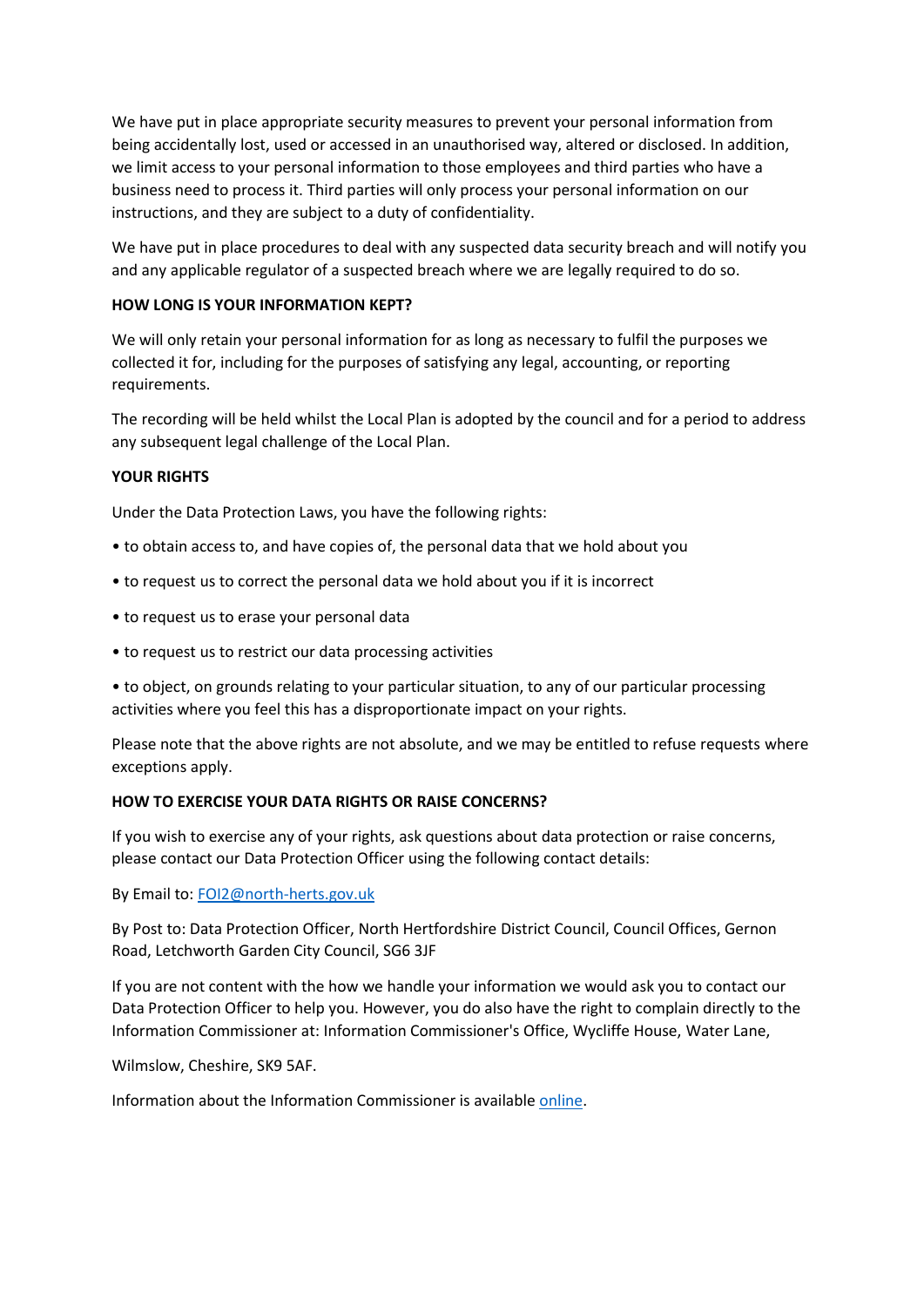# **CHANGES TO THIS PRIVACY NOTICE**

This privacy notice may be updated from time to time. The date of the most recent versions will appear on this page (see version control). We encourage you to check our privacy notice from time to time to ensure you understand how your data will be used and to see any minor updates. If material changes are made to the privacy notice, for instance how we would like to use your personal data, we will provide a more prominent notice (including, for certain services, email notification or correspondence of privacy notice changes).

23 September 2020